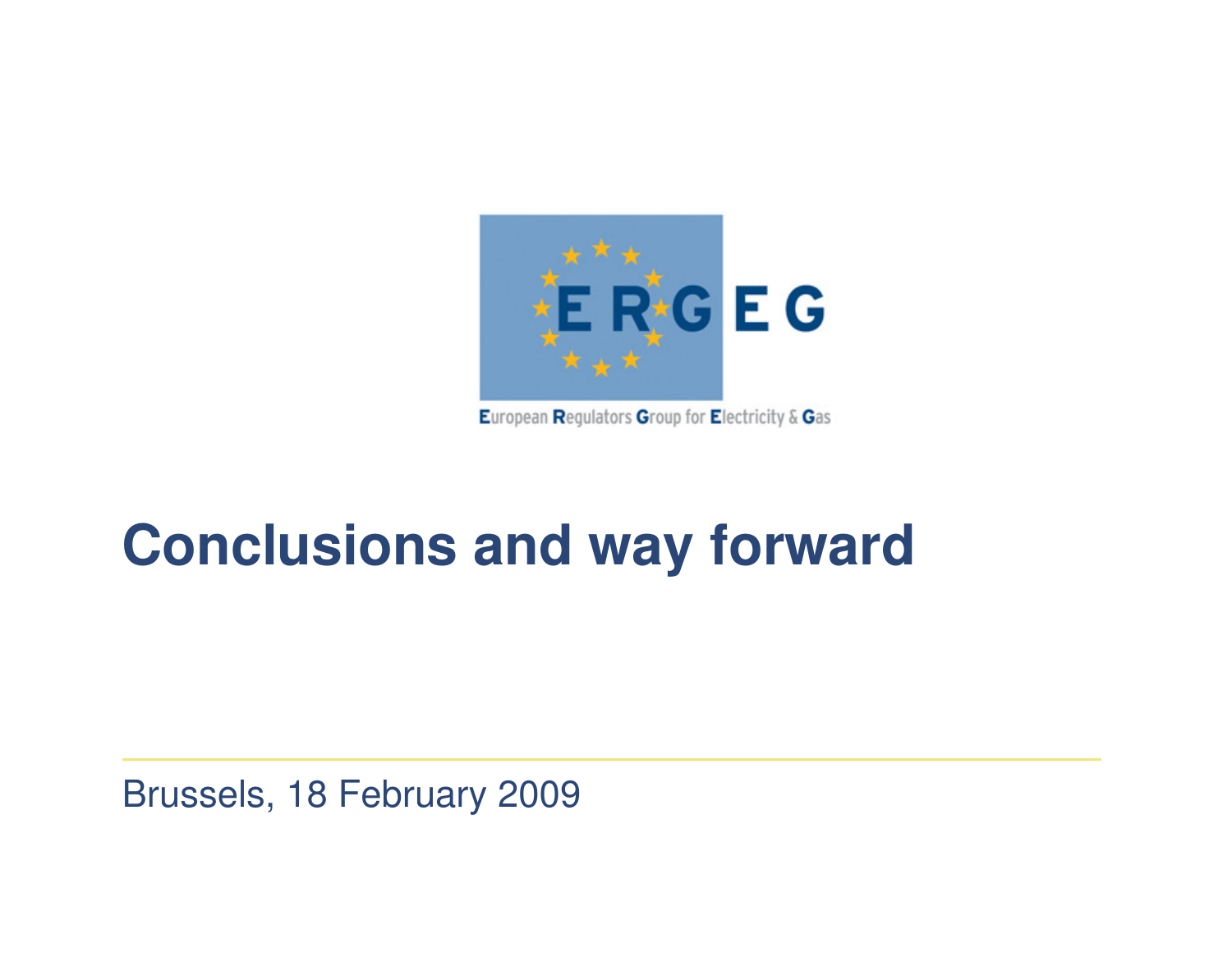

- • Need to carefully assess impact of proposed principles and rules (e.g. short term congestion/renomination, marketing platform…)
- $\bullet$  Interactions with other issues (tariffs, transparency) which are not at the core of this document
- $\bullet$  Need to further develop the incentives issue in the proposed ERGEGs principles
- $\bullet$ Need to further develop the buy-back proposals
- $\bullet$  How to get more blue, i.e. firm day-ahead capacity vs. interruptible capacity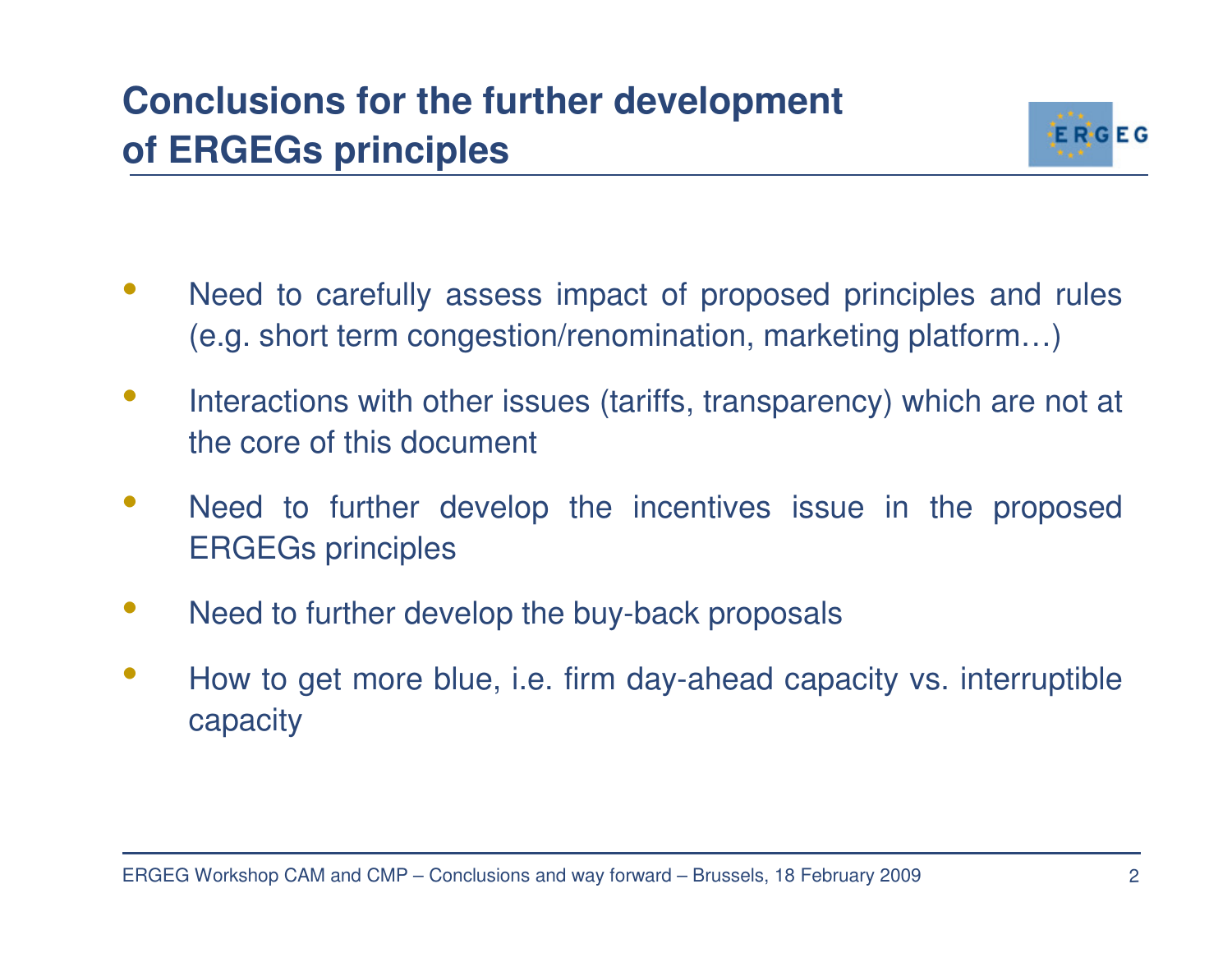

- • Slides and synthesis of this workshop and today's discussion will be available shortly on the ERGEG website
- •End of the public consultation: 20<sup>th</sup> March 2009
- ⇒ All comments received during the consultation process will be taken All comments received during the consultation process will be taken into account during the drafting of the final version of ERGEGs Principles => this is an open process!
- •Impact of ERGEGs proposals will be assessed
- • Final version of ERGEGs Principles on CAM & CMP to be published by summer
- $\bullet$  Possible recommendation to the European Commission to launch a comitology process on CAM and CMP